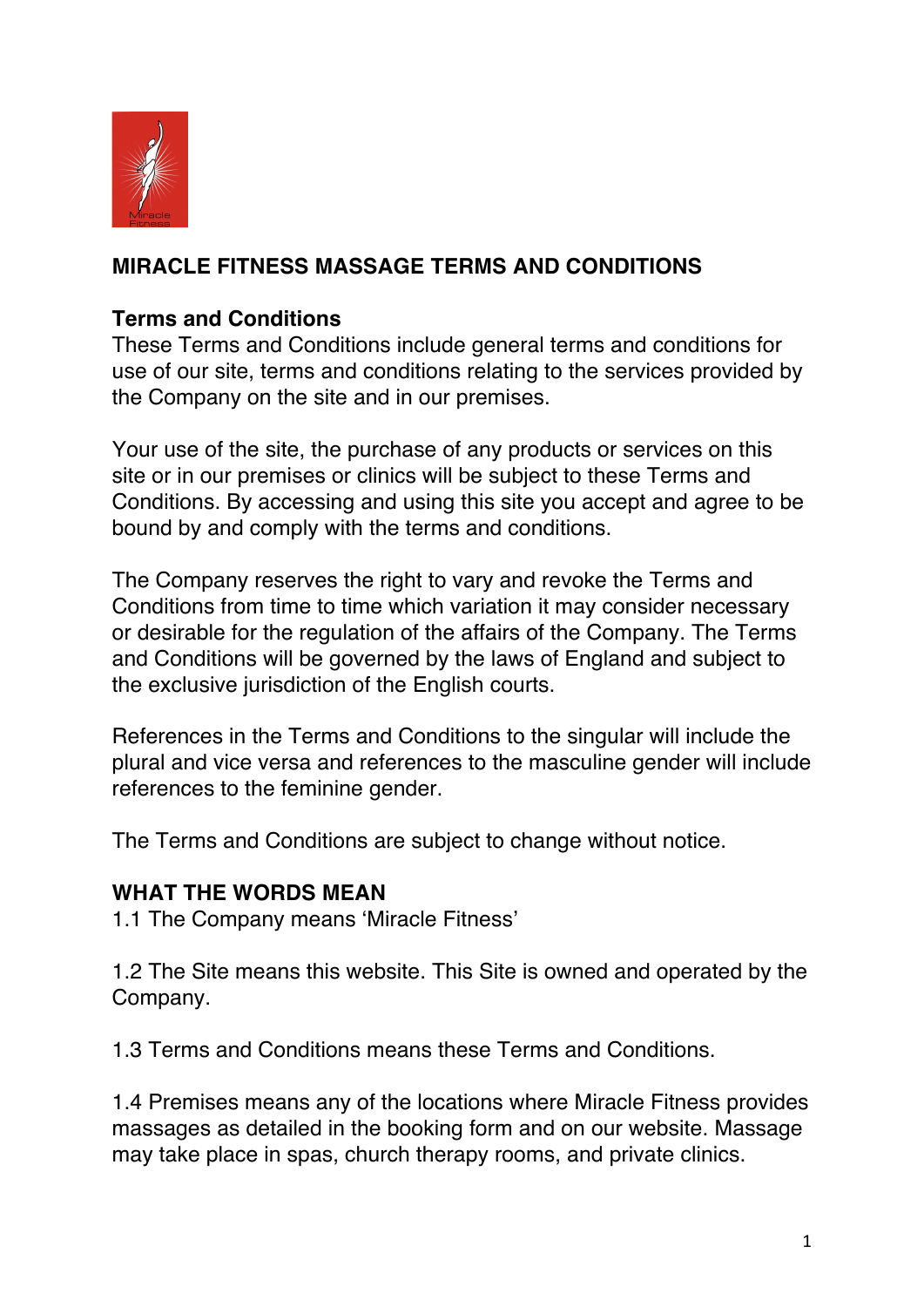1.5 Customer means any person that has completed and submitted any online booking, email booking or registration form at Miracle Fitness Massage – Miracle Fitness Cliniko Booking or a Client Record Form in person at any of our Clinics, and which has been acknowledged by the Company.

1.6 A Treatment is an appointment of specified duration booked with the aim of receiving the services of the Company.

## **2. CUSTOMERS**

2.1 ELIGIBLE USE. You confirm that you are of legal age to access and use Our Site and/or Our Booking Services and of legal capacity to agree to Our Terms. You are not eligible to use Our Booking Services if you are under the age of 18.

2.2 Subject to condition 2.3, when a person has completed the Registration Form or Client Record Form he will become a Customer of the Company.

2.3 Acceptance of a person as a Customer is in the absolute discretion of the Company.

2.4 The Company reserves the right to refuse providing a service or selling a product, to suspend for a specific period or to refuse the custom of any Customer whose conduct is or may, in the Company's reasonable opinion, be injurious to the character of the Company or which amounts to a breach of the Terms and Conditions or where such expulsion is otherwise in the interests of the other Customers of the Clinic.

## **3. CLINIC PREMISES HOURS OF OPERATION**

3.1 Details of opening times at the Clinic may vary from time to time. These will be published by the Company and will be available at www.miraclefitness.co.uk.

3.2 Miracle Fitness Massages takes place in either churches, salons or private clinics.

3.3 Our opening times are Mondays – Fridays 9am – 10pm and Saturdays and Sundays 9am – 5pm.

#### **4. PAYMENT, RETURNS & REFUNDS TERMS**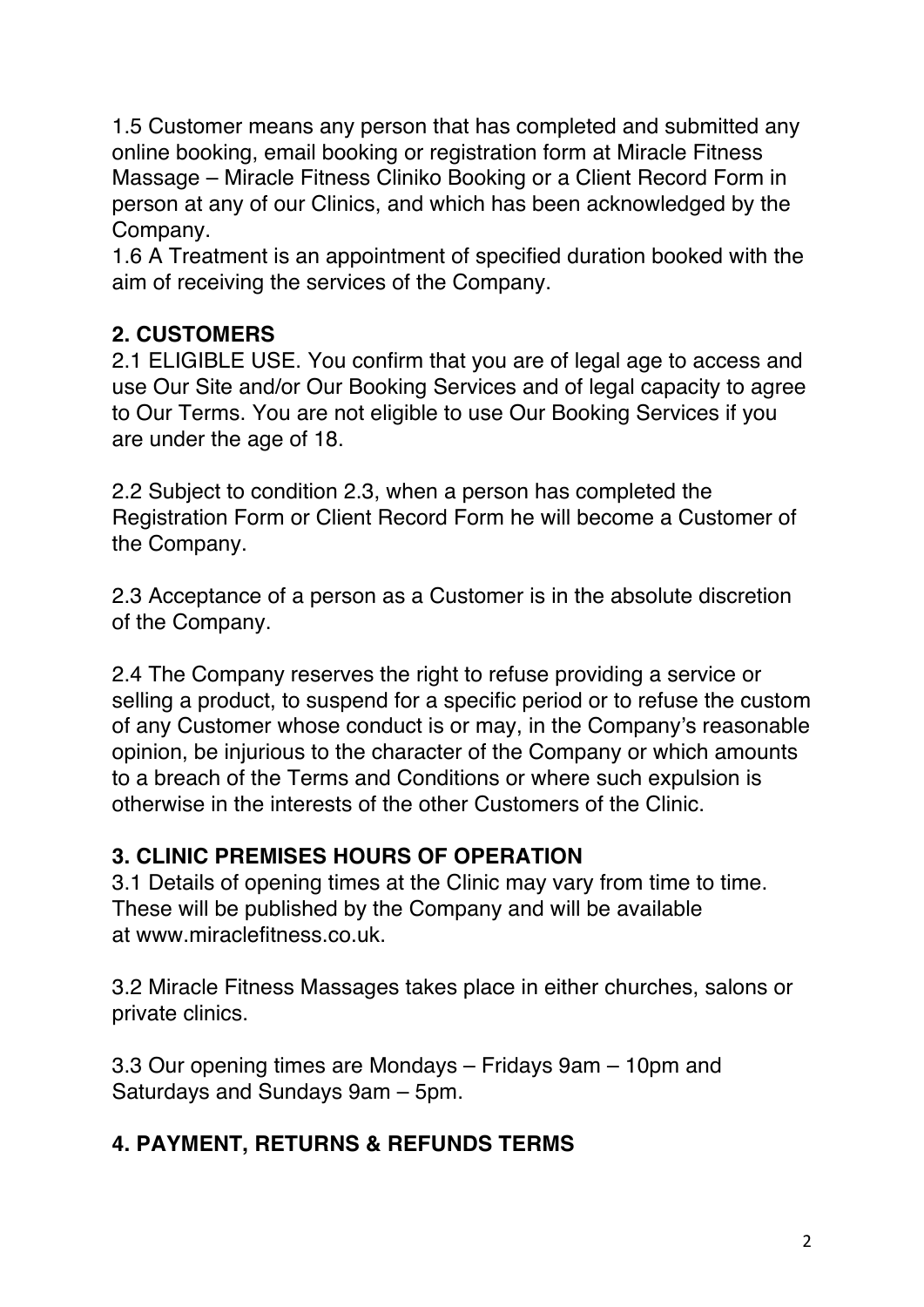4.1 Details of treatment prices and gift certificate prices are available either at www.miraclefitness.co.uk or directly www.miraclefitness.co.uk or in writing to info@miraclefitness.co.uk and will be such prices as determined by the Company from time to time.

4.2 PRICES - The price of Massage Treatments (each a " Treatment Price " and collectively " Treatment Prices ") varies according to the type and duration of the Massage Treatment you book and also the location of the premises you have designated for the Massage Treatment to be provided to you by the Therapist (" Designated Premises "). Treatment Prices are set from time to time and the Treatment Price you will be required to pay for a specific Massage Treatment (each a " Treatment Fee " and collectively " Treatment Fees ") will be determined by reference to the Treatment Prices in force at the date when that Massage Treatment is booked.

4.3 A Customer may not attend any service at the premises without first booking online or email or phone and / or paying for the relevant treatment.

4.4 Payments for treatments, packaged course of treatments and gift certificates in any amount are non-refundable and non-exchangeable for cash, unless otherwise stated in the Terms and Conditions. There are no refunds on massages and any party selling our services or advertising on our behalf cannot issue a refund on massages.

If a packaged course of treatments is bought and only used in part, there will be no refund available for the remaining sessions. Refer to individual services or products for specific validity periods.

4.5 Payment is expected at the end of the Service except in the case of condition 4.6, unless payment has been made online or by means of Gift Certificate or Course of Treatments or Package.

4.6 All daily deals (Wowcher, Living Social, Groupon) voucher codes must be presented to Miracle Fitness at the time of booking and/or before treatment for purposes of verification and for the voucher to be redeemed. Voucher codes can be disclosed at the time of the booking on the booking form or sent via email. No valid voucher means no booking and no treatment. If we are unable to verify the validity of the voucher then there will be no treatment and the appointment will have to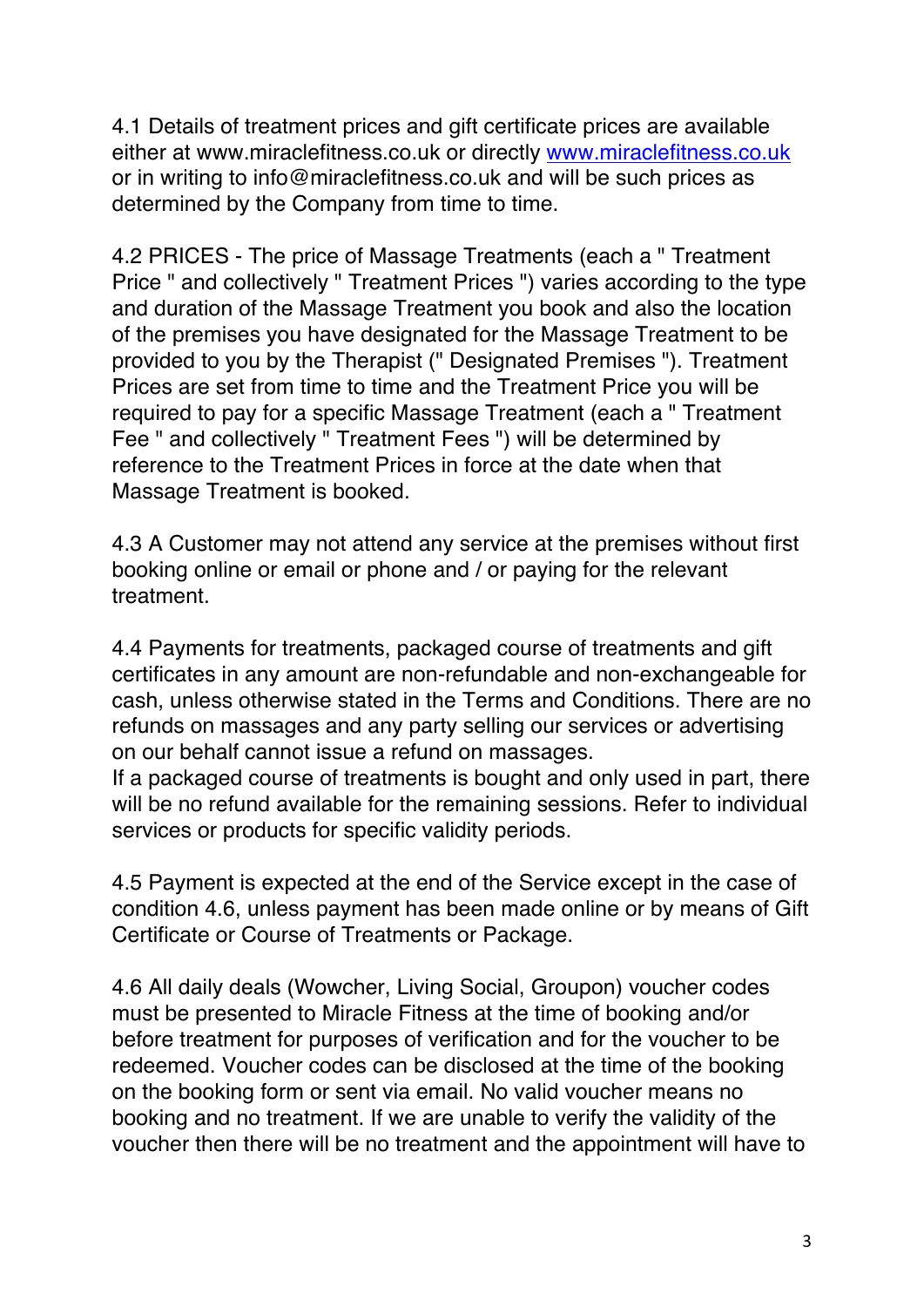be rescheduled until the voucher can be validated. This will incur a £15.00 administration fee.

Codes do not have any cash value. Codes may:

(1) not be duplicated, sold, transferred, distributed or made available to others online (including through public sites such as coupon sites, Facebook, Twitter, Gumtree etc.) or by other means;

(2) not be promoted in any way including via a Search Engine;

(3) not be exchanged for cash;

(4) only be used once and only one Code may be used per person; and

(5) may be subject to specific terms which will be made available by us, and must only be used in accordance with those terms.

#### **5. BOOKINGS AND CANCELLATIONS**

5.1 By making a booking you agree to provide complete, correct and true information including without limitation billing and payment information. This information includes but is not limited to full address, telephone number, age, any medical conditions, recent holiday and/ or business trip information and voucher codes if applicable.

5.2 A Customer may only book or reschedule a treatment appointment via the booking facility at www.miraclefitness.co.uk or via email at text in accordance with item 5.3.

5.3 Customers will be required to make a full payment for cancellation or non-attendance for an appointment where cancellation or nonattendance is not made online or notice of the same is not given by calling, emailing, texting the Company at least 24 hours prior to the booked time. Email at info@miraclefitness.co.uk. Text at 07484818410. 5.4 Treatments are booked on a first-come first-served basis. A Customer may use the waiting list facility at www.miraclefitness.co.uk in the event that his first choice session is unavailable. If a Customer joins the waiting list for a particular session and then books that session his booking will be subject to the Terms and Conditions in the usual way.

5.5 We reserve the right to change treatment specifications or cancel appointments at anytime without prior notification. If in the case a cancellation is necessary, we will use reasonable efforts to re-schedule your appointment.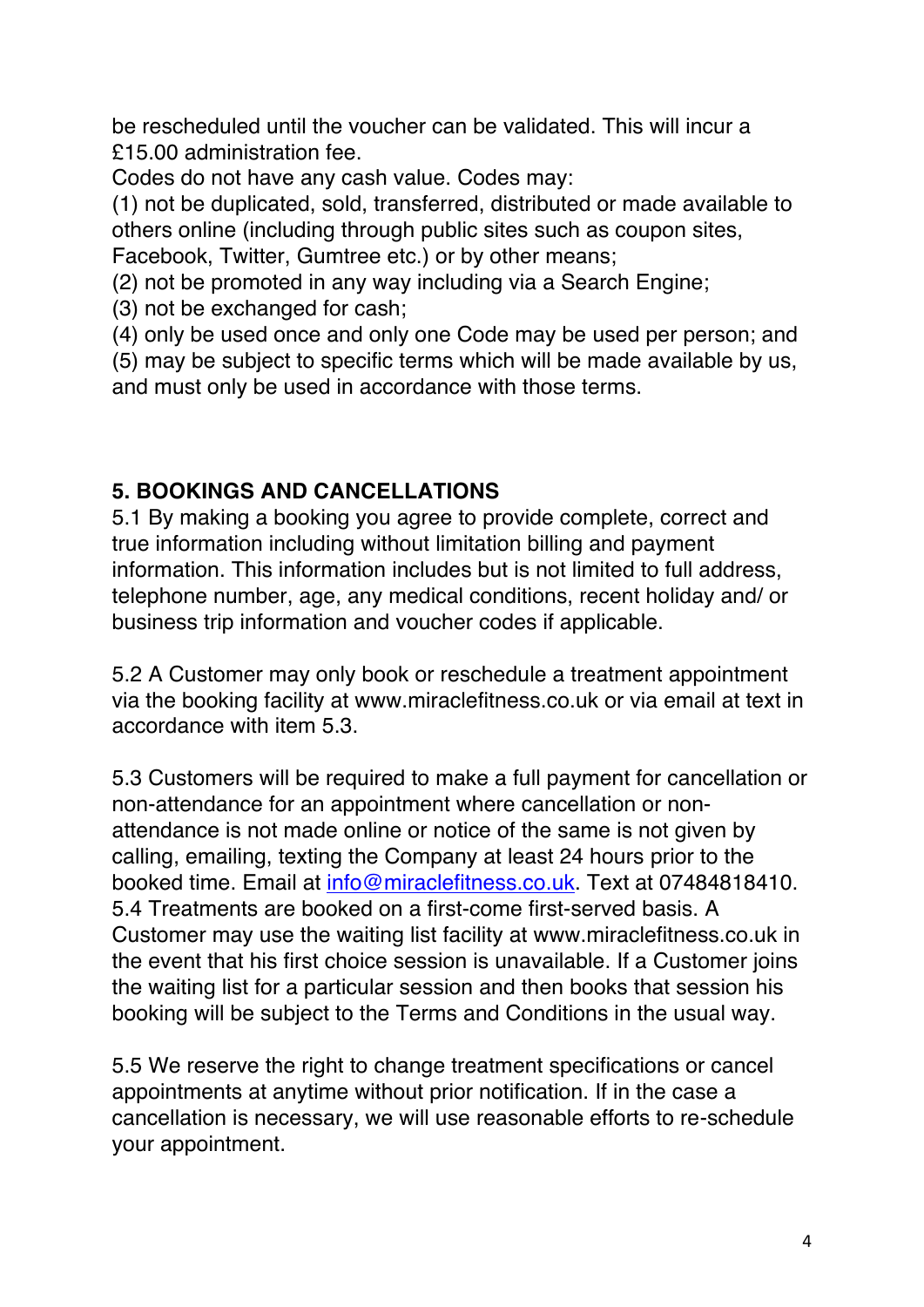5.6 We may modify Our Terms or terminate use of Our Booking Services at any time and may give notice of termination to you. The Treatment Prices may also change from time to time. We may also change, suspend, terminate or discontinue any aspect of Our Booking Services including availability of certain features at any time for any reason.

## **6. FITNESS AND HEALTH**

6.1 Customers are required to complete a Client Record and Health History Form and fully inform the Company of any questions contained therein and voluntarily update this information at each subsequent visit, whether prompted to do so or not. The Health History Form will be issued during the appointment at the start.

6.2 Customers must notify the Company of any circumstances affecting their health for which Treatment may be contraindicated or for which the Customer has not sought their Doctor's prior written consent.

Massage is not recommended for certain people, for example:

People with infectious skin diseases, rashes, or open wounds Immediately after surgery

Immediately after chemotherapy or radiation, unless recommended by your doctor

People with osteoporosis should consult their doctor before getting a massage

People prone to blood clots, there could be a risk of blood clots being dislodged.

Massage should not be done directly over bruises, inflamed skin, unhealed wounds, tumours, abdominal hernia, or areas of recent fractures.

6.3 General Aftercare advice is given and is as follows:

You may feel light headed, tired, and dehydrated after your treatment. It is important that you drink plenty of water directly after the massage and for the rest of the day to flush metabolic waste from the tissues that have been treated.

Try to relax for the rest of the day/evening following treatment. No heavy exercise should be undertaken for a least 24hrs.

Ice pack applications, or warm baths maybe recommended following treatment depending on your individual complaint.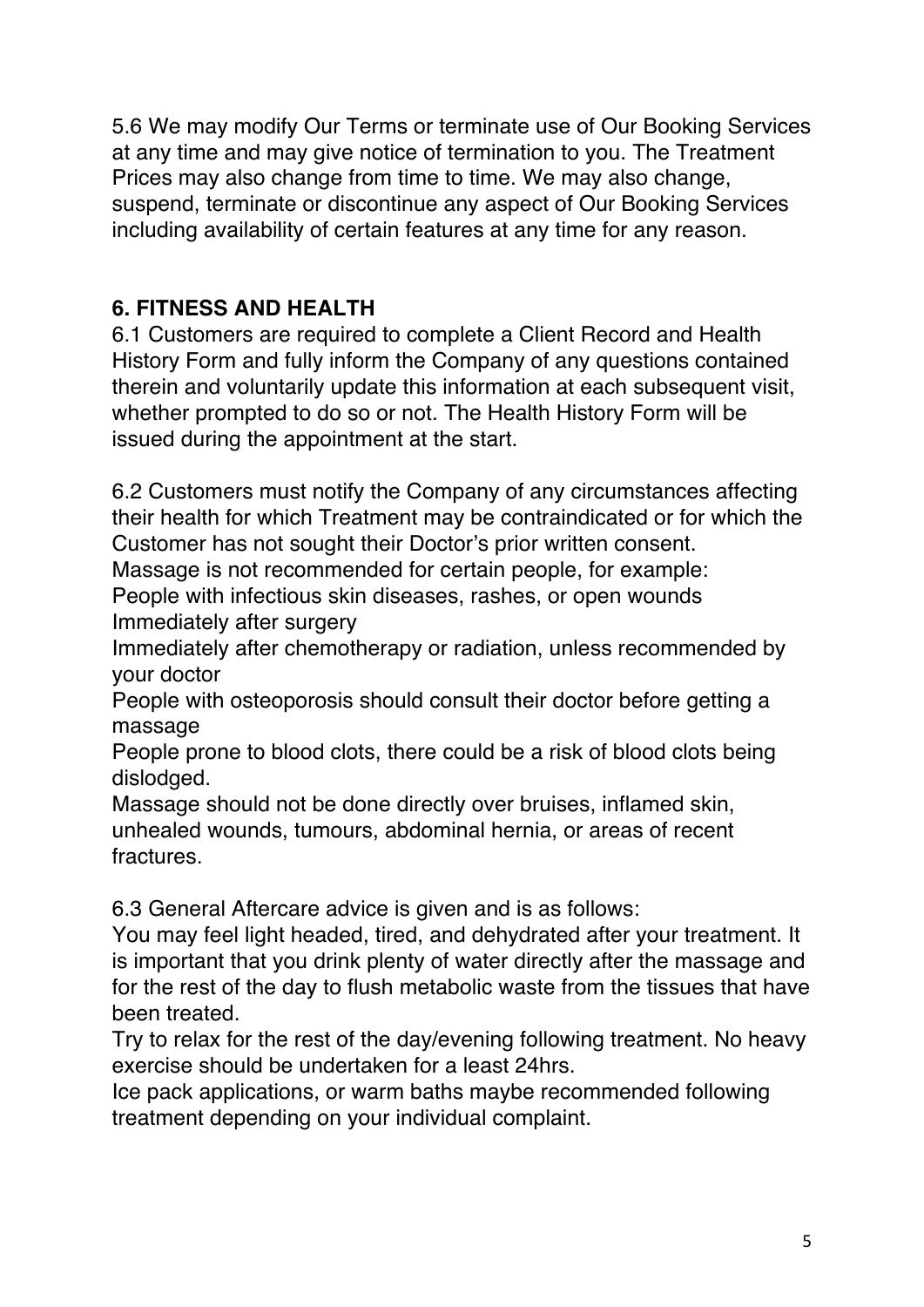6.4 The Company reserves the right to refuse treatment to any Customer if, in its absolute discretion, it considers that the health of the individual concerned may be endangered by the provision of our Services. Should this occur there will be no refund of fees paid and/ or any daily voucher code redemptions.

6.5 A customer satisfaction questionnaire will be issued to all clients at the end of the massage treatment and must be filled out before leaving the treatment room.

#### **7. USE OF FACILITIES**

7.1 A Customer is entitled to use the premises facilities provided always that the Miracle Fitness/ the premises may at any time without notice withdraw all or part of its facilities for any period or periods and with notice, where practicable, in connection with any cleaning, repair, alteration or maintenance work or for reasons beyond the control of the premises or the Company.

7.2 Children under the age of 16 may only attend an appointment at the premises if accompanied by an adult. Miracle Fitness only treats individuals over the age of 18.

## **8. PERSONAL BELONGINGS**

Personal belongings are brought onto the premises at the Customer's own risk and the Company does not accept liability for any loss or damage whatsoever to such items.

#### **9. DRESS & PERSONAL CONDUCT**

9.1 Customers are requested to wear a form of underwear that is appropriate to receiving treatment.

9.2 It is strictly prohibited to engage in any inappropriate behavior including but not limited to illicit or sexually suggestive remarks, sexual advances, drug use, alcohol abuse and/ or any other inappropriate behaviour such as harassment and/ or threatening behavior. Should this occur the treatment will be stopped and you will be asked to leave.

9.3 It is strictly prohibited to infringe on the privacy rights of the therapist and/ or other clients, property rights, or civil rights of any person.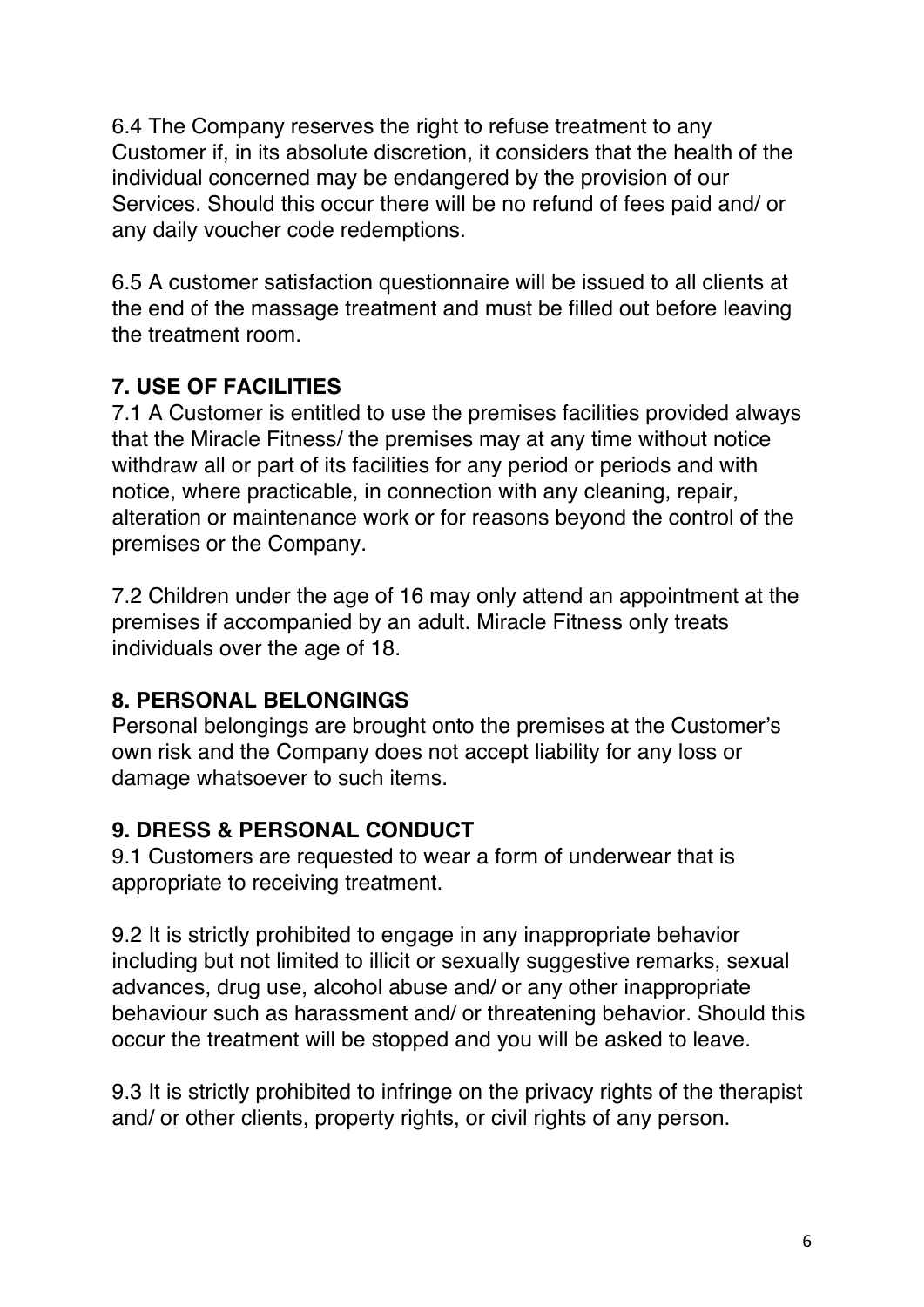9.4 It is strictly prohibited to damage any personal property or any property at any of our locations. Should this occur the treatment will be stopped and the police will be called.

9.5 It is strictly prohibited to engage in or encourage other to engage in criminal or unlawful conduct against the therapist or any of the staff at any of our locations. Should this occur the treatment will be stopped or cancelled and the police will be called.

9.6 Should the treatment be stopped or cancelled for any of the above reason there will be no refunds and any outstanding fees will still be payable.

#### **10. GENERAL**

10.1 Customers are required to give notice to the Company of any change of home address or email address or contact phone number. Failing such notice, all communications will be assumed to have been received by the Customer within five days of email sent or mailing to the last address (of either type) notified to the Company.

10.2 The Company reserves the right to refuse admission to any of our premises.

10.3 The Company may assign the benefit of the Registration Process and a Customer's membership to a third party at any time without notice to the Customer.

10.4 A person who is not a party to the Registration Process has no rights under the Contracts (Rights of Third Parties) Act 1999 to rely upon or enforce any term of the Registration Process.

10.5 The Company may, if a Customer so wishes, communicate with the Customer by electronic mail ("email"). By providing an email address to the Company the Customer consents to receiving email communications from the Company, including notices pursuant to the Terms and Conditions. The Member also accepts the risk that email may not be a secure and confidential means of communication. The Company will not be liable for any loss or damage suffered as a result of communicating with a Customer by email.

10.6 Any marketing, educational or other materials of this nature whatsoever produced by the Company in connection with the Clinic and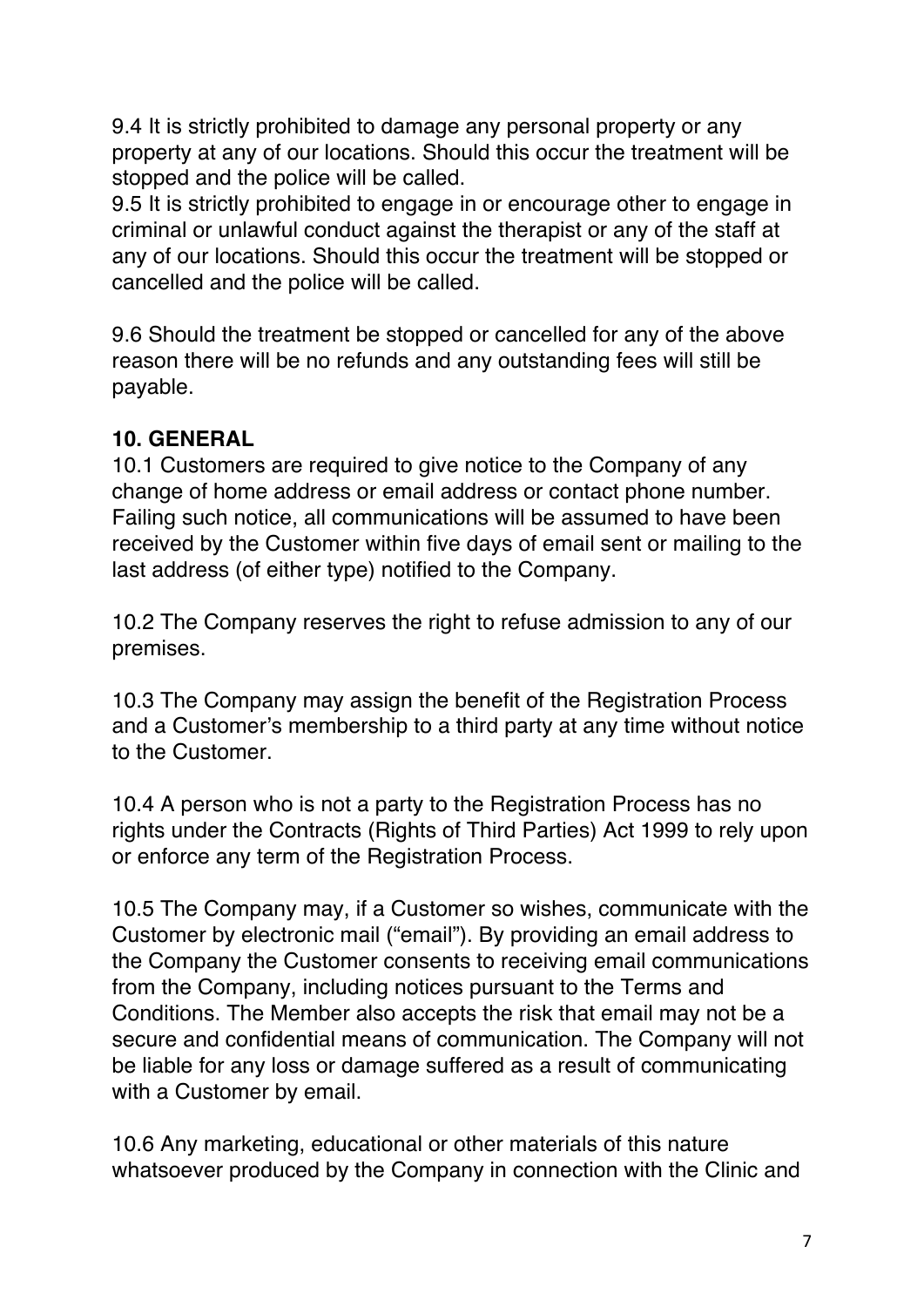which are made available to Customers at the premises will at all times remain the property of the Company and will be subject to the Company's copyright.

# **11. INTELLECTUAL PROPERTY**

MIRACLE FITNESS, the Miracle Fitness logo, brand and all other intellectual property rights, trademarks, service marks, graphics and logos used in connection with the Site, App or the Services (whether registered or unregistered) belong to us or our licensors (as are applicable) and are protected by intellectual property law. Nothing in these Terms grants you any rights in the Site, App or Booking Services or the content within the same. All rights are reserved. These materials may not be copied or reproduced or saved to the extent necessary to view the same on-line. Notwithstanding the above you may print complete pages of this website to hardcopy for your own personal use. We may sometimes give you the opportunity to download screen savers, wallpaper and other utilities from the website.

# **12. DISCLAIMER**

Content on Our Site and Our App which is made available as part of Our Booking Services is provided for your general information purposes only. Nothing contained on Our Site, Our App or communicated any other way as part of Our Booking Services constitutes, or is meant to constitute, advice, opinion or guidance of any kind. We are not a health care provider nor do we provide medical advice or medical treatment. References in Our Site, Our App and elsewhere to "Treatment" and "Therapy" or any similar terms do not refer to medical treatment or medical therapy. The information presented on Our Site and otherwise as part of Our Booking Services is not intended to diagnose health problems or to take the place of professional medical care. Should you have a medical issue you should always consult with a qualified medical professional.

We make no warranty or guarantee that Our Site, Our App or any other aspect of Our Booking Services is suitable for your intended use, errorfree, timely, reliable, entirely secure, virus-free or available. We make no guarantee of particular results or outcomes by use of Our Site, Our App or any other aspect of Our Booking Services.

Nothing in Our Terms will exclude or limit any warranty implied by law that it would be unlawful to exclude or limit and nothing in Our Terms will exclude or limit our liability in respect of any: death or personal injury caused by the negligence of Miracle Fitness, fraud or fraudulent